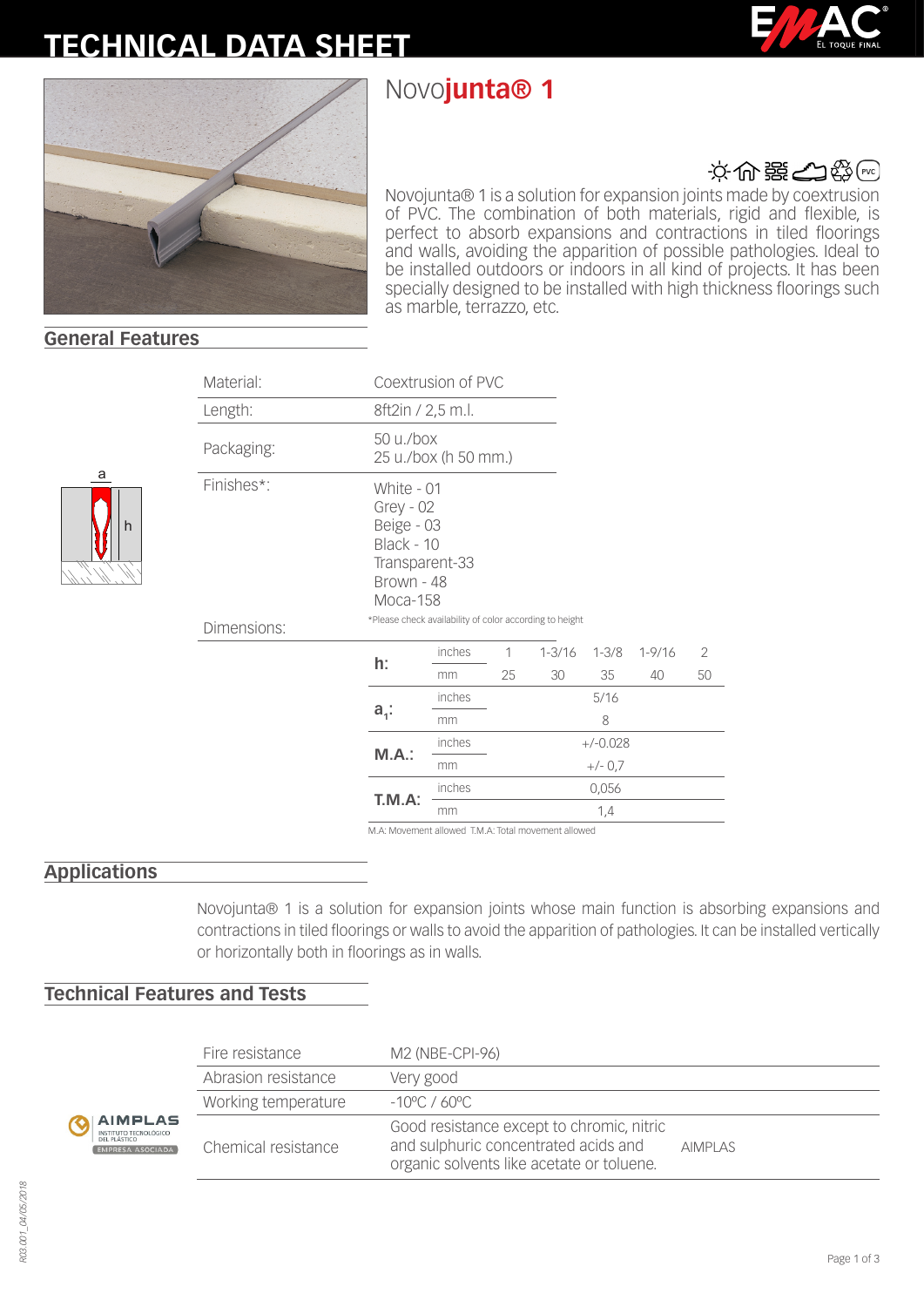# **TECHNICAL DATA SHEET**



## Novo**junta®** 1

#### **Materials**

**PVC** Novojunta® 1 is a profile made by coextrusion of PVC-P (rigid PVC) and PVC-U (flexible PVC). PVC-U allow the profile to absorb expansion and contraction movements from floor and wall tiling where is installed and PVC-P is suitable, due to its rigidity, to the support of the tile.

> El PVC (polyvinyl chloride), is a polar amorphous thermoplastic polymer highly resistant to abrasion, corrosion and a wide range of chemical products. Has a good resistance to impact, low water absorption, low electrical conductivity and is dimensionally stable.

#### **Recommendations of installation**

Emac®, in his awareness for the correct execution of the ceramic systems, took part in the committee for the elaboration of the UNE 138002: 2017 standard "General rules for the execution of ceramic tile systems by adhesion". In that UNE standard the recommendations of installation for expansion joints were defined as follow:

| <b>Installation</b>                                                            | <b>Separation distance / Area</b>                                                            | Joint width<br>(mm)    |  |  |  |  |
|--------------------------------------------------------------------------------|----------------------------------------------------------------------------------------------|------------------------|--|--|--|--|
| Linear expansion joints                                                        |                                                                                              |                        |  |  |  |  |
| Outdoor walls                                                                  | Fach $3 - 4$ ml max.<br>Regular areas max. 16 m <sup>2</sup>                                 | $>= 8$ mm              |  |  |  |  |
| Each 2,5 - 5 ml max.<br>Outdoor floors<br>Regular areas max. 16 m <sup>2</sup> |                                                                                              |                        |  |  |  |  |
| Indoor floors                                                                  | Respect open contraction joints<br>Each 8 ml maximum<br>Regular areas max. 40 m <sup>2</sup> | $>= 5$ mm              |  |  |  |  |
| Singular points                                                                | Door treshold<br>Floor changes                                                               | $>= 8$ mm              |  |  |  |  |
| Perimeter expansion joints                                                     |                                                                                              |                        |  |  |  |  |
| Indoor walls                                                                   | Perimeter joints<br>Wall / Ceiling<br>Wall / Wall                                            | $>= 5$ mm<br>$>= 8$ mm |  |  |  |  |
| Outdoor walls                                                                  | Indoor / outdoor edges                                                                       |                        |  |  |  |  |
| Indoor floors<br>Perimeter joints and encounters with elements                 |                                                                                              | $>=8$ mm               |  |  |  |  |
| Outdoor floors                                                                 | Perimeter joints and encounters with elements                                                |                        |  |  |  |  |
| Singular points                                                                | Encounter joints with joinery                                                                | $>= 5$ mm              |  |  |  |  |

These recommendations are the minimum dimensions to take into account. The particularities of each project could make necessary to place the joints at less distance. The expansion joints should be planned since the project phase. The correct design and dimensionement of the expansion joints, together with an adequate choice of materials and a correct installation execution, will help to prevent from the apparition of pathologies.